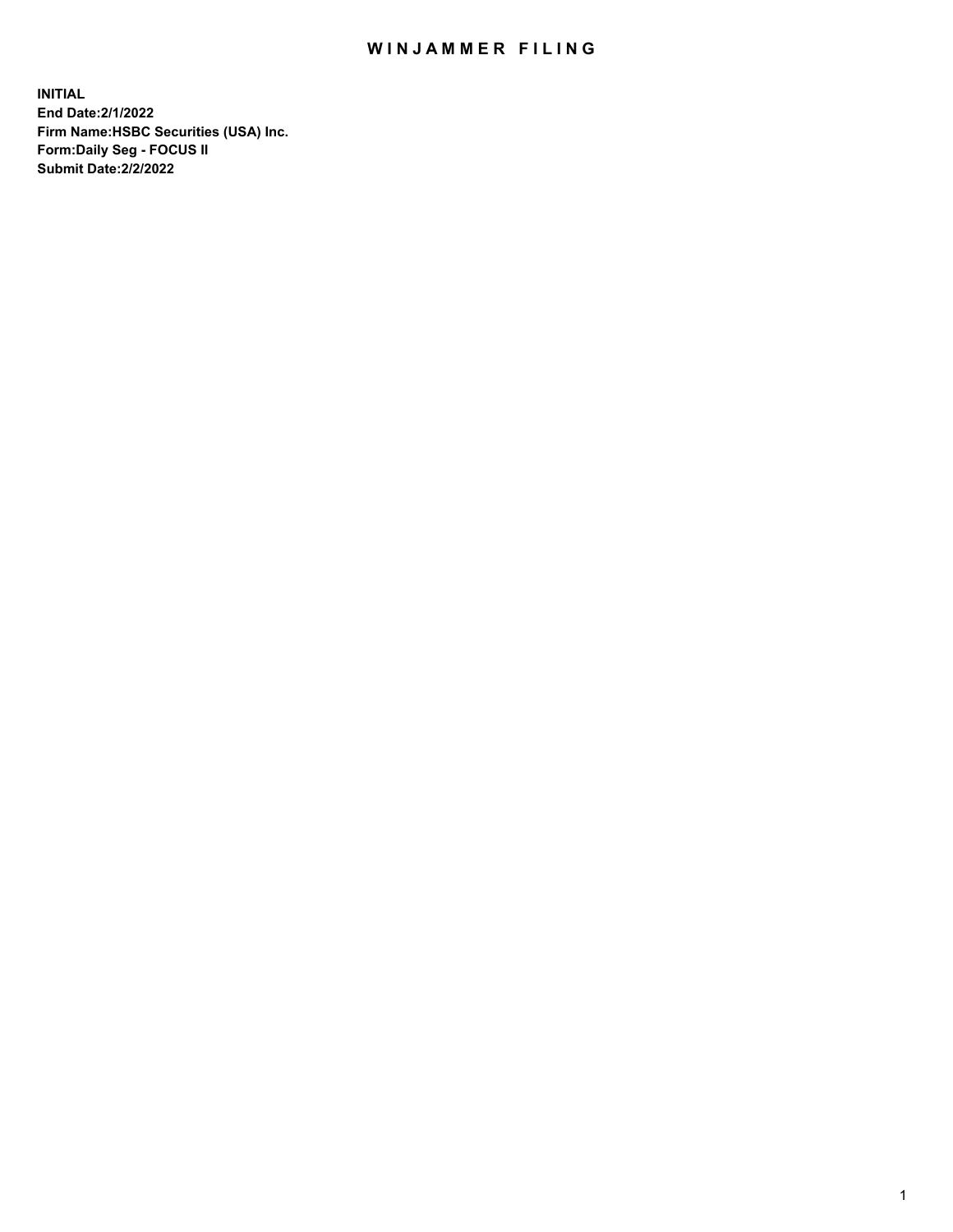**INITIAL End Date:2/1/2022 Firm Name:HSBC Securities (USA) Inc. Form:Daily Seg - FOCUS II Submit Date:2/2/2022 Daily Segregation - Cover Page**

| Name of Company                                                                                                                                                                                                                                                                                                                | <b>HSBC Securities (USA) Inc.</b>                             |
|--------------------------------------------------------------------------------------------------------------------------------------------------------------------------------------------------------------------------------------------------------------------------------------------------------------------------------|---------------------------------------------------------------|
| <b>Contact Name</b>                                                                                                                                                                                                                                                                                                            | <b>Michael Vacca</b>                                          |
| <b>Contact Phone Number</b>                                                                                                                                                                                                                                                                                                    | 212-525-7951                                                  |
| <b>Contact Email Address</b>                                                                                                                                                                                                                                                                                                   | michael.vacca@us.hsbc.com                                     |
| FCM's Customer Segregated Funds Residual Interest Target (choose one):<br>a. Minimum dollar amount: : or<br>b. Minimum percentage of customer segregated funds required:%; or<br>c. Dollar amount range between: and; or<br>d. Percentage range of customer segregated funds required between:% and%.                          | 96,000,000<br>$\overline{\mathbf{0}}$<br>0 <sub>0</sub><br>00 |
| FCM's Customer Secured Amount Funds Residual Interest Target (choose one):<br>a. Minimum dollar amount: ; or<br>b. Minimum percentage of customer secured funds required:%; or<br>c. Dollar amount range between: and; or<br>d. Percentage range of customer secured funds required between:% and%.                            | 15,000,000<br><u>0</u><br>0 <sub>0</sub><br>0 <sub>0</sub>    |
| FCM's Cleared Swaps Customer Collateral Residual Interest Target (choose one):<br>a. Minimum dollar amount: ; or<br>b. Minimum percentage of cleared swaps customer collateral required:% ; or<br>c. Dollar amount range between: and; or<br>d. Percentage range of cleared swaps customer collateral required between:% and%. | 75,000,000<br><u>0</u><br>00<br><u>00</u>                     |

Attach supporting documents CH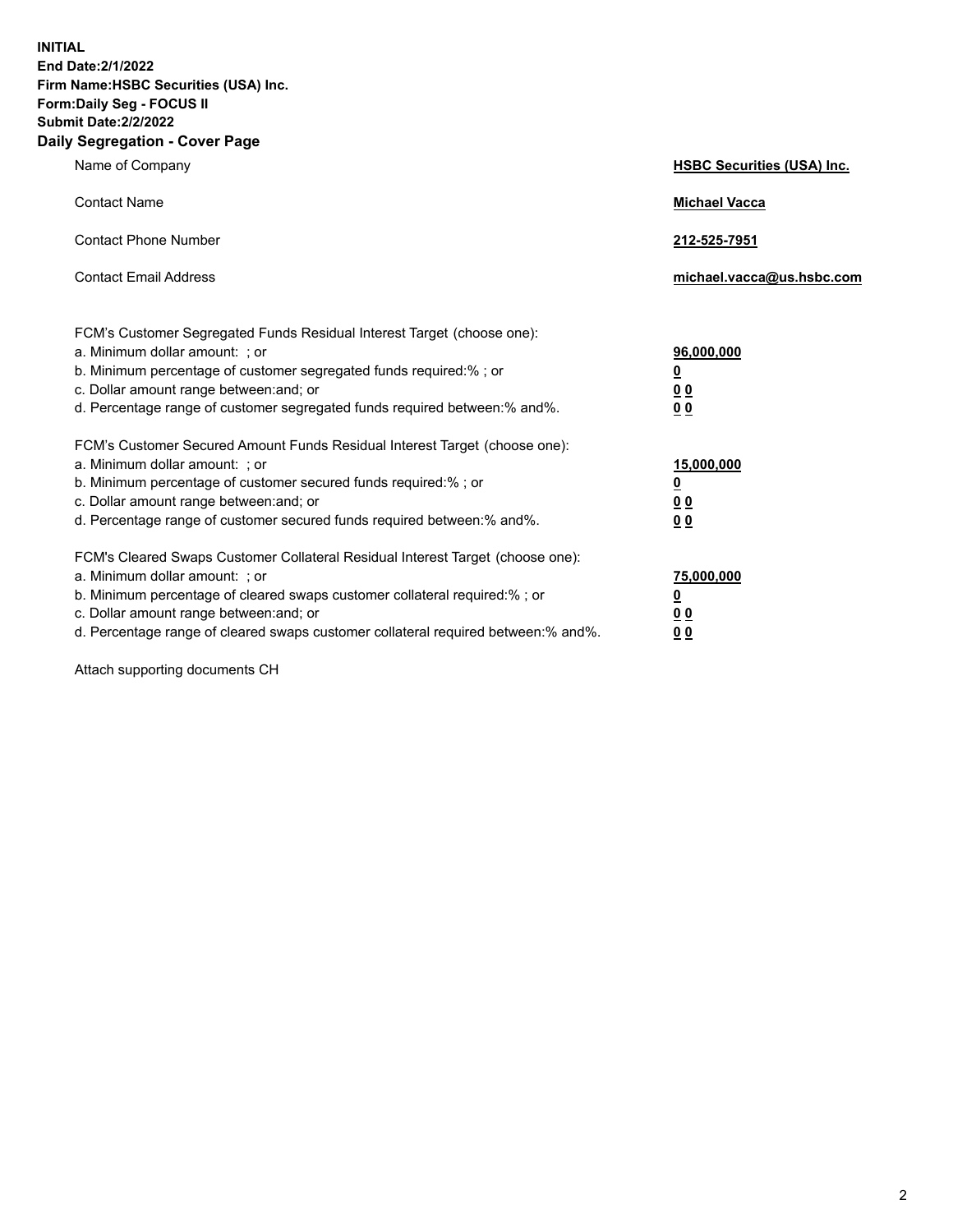**INITIAL End Date:2/1/2022 Firm Name:HSBC Securities (USA) Inc. Form:Daily Seg - FOCUS II Submit Date:2/2/2022 Daily Segregation - Secured Amounts** Foreign Futures and Foreign Options Secured Amounts Amount required to be set aside pursuant to law, rule or regulation of a foreign government or a rule of a self-regulatory organization authorized thereunder **0** [7305] 1. Net ledger balance - Foreign Futures and Foreign Option Trading - All Customers A. Cash **122,194,011** [7315] B. Securities (at market) **25,497,834** [7317] 2. Net unrealized profit (loss) in open futures contracts traded on a foreign board of trade **6,592,317** [7325] 3. Exchange traded options a. Market value of open option contracts purchased on a foreign board of trade **0** [7335] b. Market value of open contracts granted (sold) on a foreign board of trade **0** [7337] 4. Net equity (deficit) (add lines 1. 2. and 3.) **154,284,162** [7345] 5. Account liquidating to a deficit and account with a debit balances - gross amount **666** [7351] Less: amount offset by customer owned securities **0** [7352] **666** [7354] 6. Amount required to be set aside as the secured amount - Net Liquidating Equity Method (add lines 4 and 5) **154,284,828** [7355] 7. Greater of amount required to be set aside pursuant to foreign jurisdiction (above) or line 6. **154,284,828** [7360] FUNDS DEPOSITED IN SEPARATE REGULATION 30.7 ACCOUNTS 1. Cash in banks A. Banks located in the United States **20,055,391** [7500] B. Other banks qualified under Regulation 30.7 **0** [7520] **20,055,391** [7530] 2. Securities A. In safekeeping with banks located in the United States **25,497,834** [7540] B. In safekeeping with other banks qualified under Regulation 30.7 **0** [7560] **25,497,834** [7570] 3. Equities with registered futures commission merchants A. Cash **0** [7580] B. Securities **0** [7590] C. Unrealized gain (loss) on open futures contracts **0** [7600] D. Value of long option contracts **0** [7610] E. Value of short option contracts **0** [7615] **0** [7620] 4. Amounts held by clearing organizations of foreign boards of trade A. Cash **0** [7640] B. Securities **0** [7650] C. Amount due to (from) clearing organization - daily variation **0** [7660] D. Value of long option contracts **0** [7670] E. Value of short option contracts **0** [7675] **0** [7680] 5. Amounts held by members of foreign boards of trade A. Cash **127,160,455** [7700] B. Securities **0** [7710] C. Unrealized gain (loss) on open futures contracts **6,592,317** [7720] D. Value of long option contracts **0** [7730] E. Value of short option contracts **0** [7735] **133,752,772** [7740] 6. Amounts with other depositories designated by a foreign board of trade **0** [7760] 7. Segregated funds on hand **0** [7765] 8. Total funds in separate section 30.7 accounts **179,305,997** [7770] 9. Excess (deficiency) Set Aside for Secured Amount (subtract line 7 Secured Statement Page 1 from Line 8) **25,021,169** [7380] 10. Management Target Amount for Excess funds in separate section 30.7 accounts **15,000,000** [7780]

11. Excess (deficiency) funds in separate 30.7 accounts over (under) Management Target **10,021,169** [7785]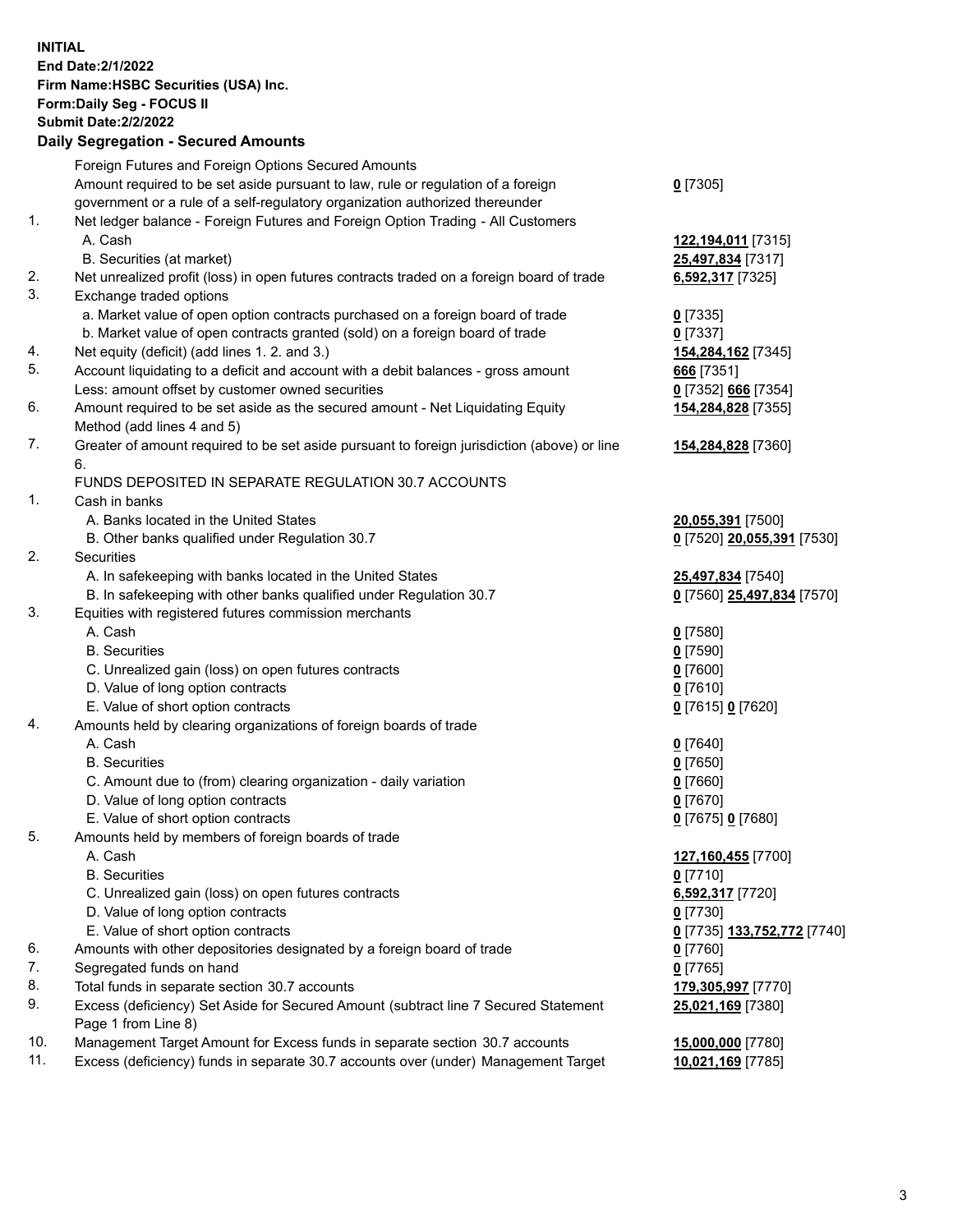|     | <b>INITIAL</b>                                                                      |                                                       |
|-----|-------------------------------------------------------------------------------------|-------------------------------------------------------|
|     | End Date: 2/1/2022                                                                  |                                                       |
|     | Firm Name: HSBC Securities (USA) Inc.                                               |                                                       |
|     | <b>Form:Daily Seg - FOCUS II</b>                                                    |                                                       |
|     | <b>Submit Date: 2/2/2022</b>                                                        |                                                       |
|     | Daily Segregation - Segregation Statement                                           |                                                       |
|     | SEGREGATION REQUIREMENTS (Section 4d(2) of the CEAct)                               |                                                       |
| 1.  | Net ledger balance                                                                  |                                                       |
|     | A. Cash                                                                             | 2,984,547,819 [7010]                                  |
|     | B. Securities (at market)                                                           | 812,925,251 [7020]                                    |
| 2.  | Net unrealized profit (loss) in open futures contracts traded on a contract market  | -641,134,430 [7030]                                   |
| 3.  | Exchange traded options                                                             |                                                       |
|     | A. Add market value of open option contracts purchased on a contract market         | <u>1,219,079,432</u> [7032]                           |
|     | B. Deduct market value of open option contracts granted (sold) on a contract market | -256,271,177 [7033]                                   |
| 4.  | Net equity (deficit) (add lines 1, 2 and 3)                                         | 4,119,146,895 [7040]                                  |
| 5.  | Accounts liquidating to a deficit and accounts with                                 |                                                       |
|     | debit balances - gross amount                                                       | <u>51,867,523</u> [7045]                              |
|     | Less: amount offset by customer securities                                          | <mark>-51,867,516</mark> [7047] <mark>7</mark> [7050] |
| 6.  | Amount required to be segregated (add lines 4 and 5)                                | 4,119,146,902 [7060]                                  |
|     | FUNDS IN SEGREGATED ACCOUNTS                                                        |                                                       |
| 7.  | Deposited in segregated funds bank accounts                                         |                                                       |
|     | A. Cash                                                                             | 12,096,472 [7070]                                     |
|     | B. Securities representing investments of customers' funds (at market)              | $0$ [7080]                                            |
|     | C. Securities held for particular customers or option customers in lieu of cash (at | 16,723,702 [7090]                                     |
|     | market)                                                                             |                                                       |
| 8.  | Margins on deposit with derivatives clearing organizations of contract markets      |                                                       |
|     | A. Cash                                                                             | 2,332,718,966 [7100]                                  |
|     | B. Securities representing investments of customers' funds (at market)              | $0$ [7110]                                            |
|     | C. Securities held for particular customers or option customers in lieu of cash (at | 770,921,937 [7120]                                    |
|     | market)                                                                             |                                                       |
| 9.  | Net settlement from (to) derivatives clearing organizations of contract markets     | 106,668,603 [7130]                                    |
| 10. | Exchange traded options                                                             |                                                       |
|     | A. Value of open long option contracts                                              | 1,219,079,432 [7132]                                  |
|     | B. Value of open short option contracts                                             | -256,271,177 [7133]                                   |
| 11. | Net equities with other FCMs                                                        |                                                       |
|     | A. Net liquidating equity                                                           | <u>141,991</u> [7140]                                 |
|     | B. Securities representing investments of customers' funds (at market)              | $0$ [7160]                                            |
|     | C. Securities held for particular customers or option customers in lieu of cash (at | 23,537,110 [7170]                                     |
|     | market)                                                                             |                                                       |
| 12. | Segregated funds on hand                                                            | 1,742,502 [7150]                                      |
| 13. | Total amount in segregation (add lines 7 through 12)                                | 4,227,359,538 [7180]                                  |
| 14. | Excess (deficiency) funds in segregation (subtract line 6 from line 13)             | 108,212,636 [7190]                                    |
| 15. | Management Target Amount for Excess funds in segregation                            | 96,000,000 [7194]                                     |

16. Excess (deficiency) funds in segregation over (under) Management Target Amount Excess

**12,212,636** [7198]